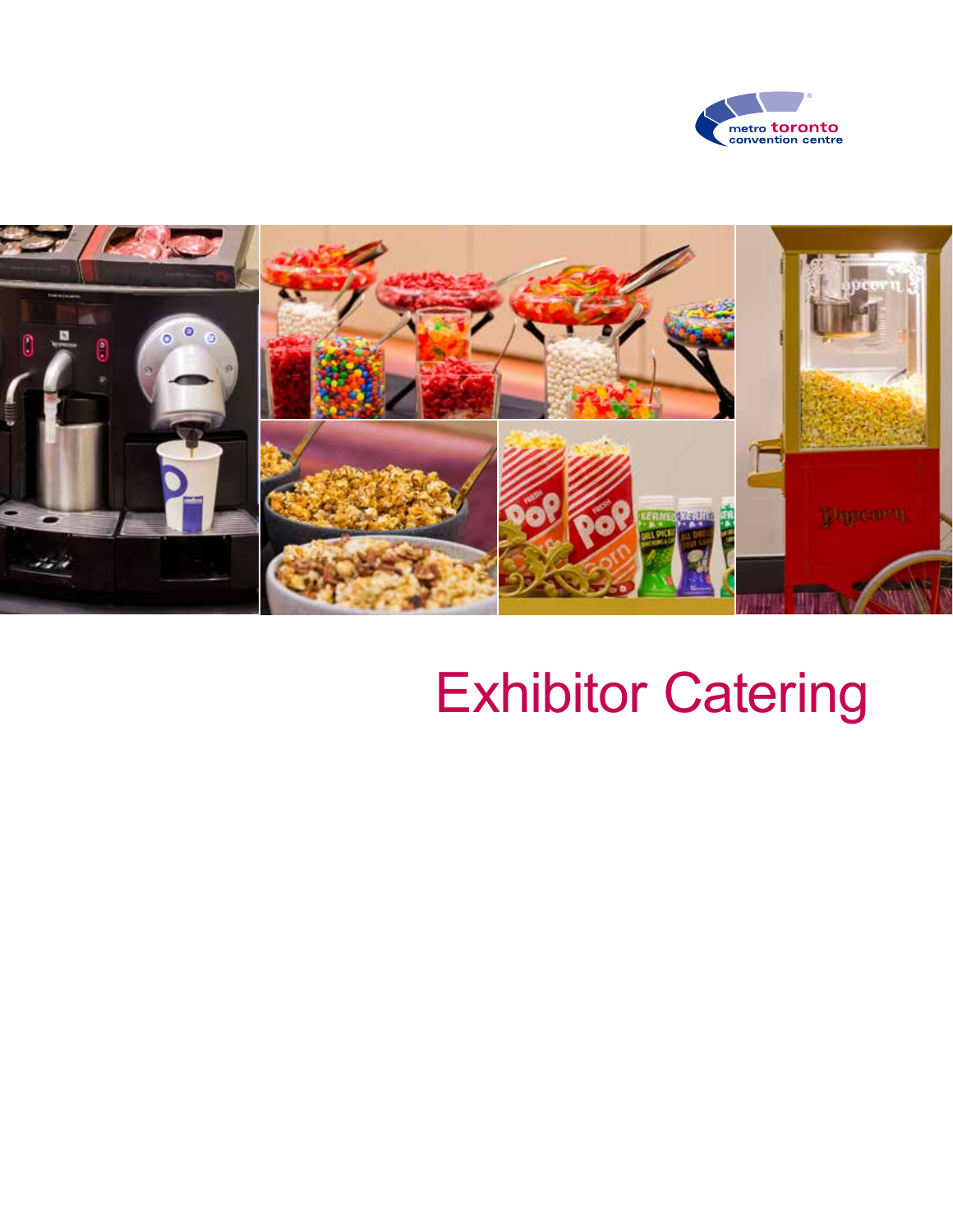

## Exhibitor Catering – Terms and Conditions

#### **Exclusivity:**

- The Metro Toronto Convention Centre (MTCC) is the exclusive supplier of Food & Beverage services. No other products can be brought into our building, this includes bottled water.
- A more extensive menu is available on our website at www.mtccc.com or please call a Catering representative at (416) 585-8144.
- To ensure availability of menu items, we encourage you to place your order two (2) weeks prior to your scheduled event.

#### **Billing and Cancellations:**

- Upon receipt of the order, a Service Order confirmation will be sent to you for approval and signature. All orders must be prepaid in full to be considered as confirmed.
- Any orders received within three (3) business days are subject to a 15% surcharge.
- Should any orders be cancelled with less than five (5) business days of notice, the total amount of the order will be charged fully.
- All menu prices are subject to change at any time; this also includes administrative charges and sales tax.
- Full payment of the total estimated food and beverage and signed contract (BEO) is due at least one (1) week prior to the first scheduled food function.
- Event pre-payments of less than \$5,000.00 can be processed by credit card. All other payment must be by company cheque or wire transfer.

#### **Employees, Service and Labour:**

- Catering employees will deliver food and beverage, service, and clean related areas.
- Catering personnel are not permitted to perform any nonfood service related duties or act as badge checkers or ticket takers.
- On-site orders are subject to additional banquet labour charge of \$180.00 per delivery.
- All prices are quoted in Canadian dollars, subject to 18% administrative charge, 13% HST. An administrative charge (18%) is added to your bill for this catered event / function (or comparable service). 6.65% of the total amount of this charge is used to defray the cost of house expenses and will be maintained by the MTCC. 11.35% of the total amount of this administrative charge is distributed to employees providing the service including servers, bartenders and porters.
- A designated banquet attendant can be arranged through the Catering Department, and the cost is \$45.00 / hour, minimum 4-hour shift.
- For all booth deliveries, compostable and disposable utensils are included in the menu prices. Additional charges may apply for tables, linen, chinaware and glassware.

• On-site orders will require payment by credit card.

#### **Instructions:**

- **Step 1** Download and save this PDF to your work station.
- **Step 2** Complete the Contact and Billing Information form as well as credit card information (page 2)
- **Step 3** Set the quantity for the desired menu items to calculate totals for each item, and to generate a grand total (Page 3-8)
- **Step 4** Save the completed file electronically. **OR** Print, complete manually and scan the form.
- **Step 5** Email the completed form to catering@mtccc.com

Please discuss any specialty orders with the Catering Department (416) 585-8144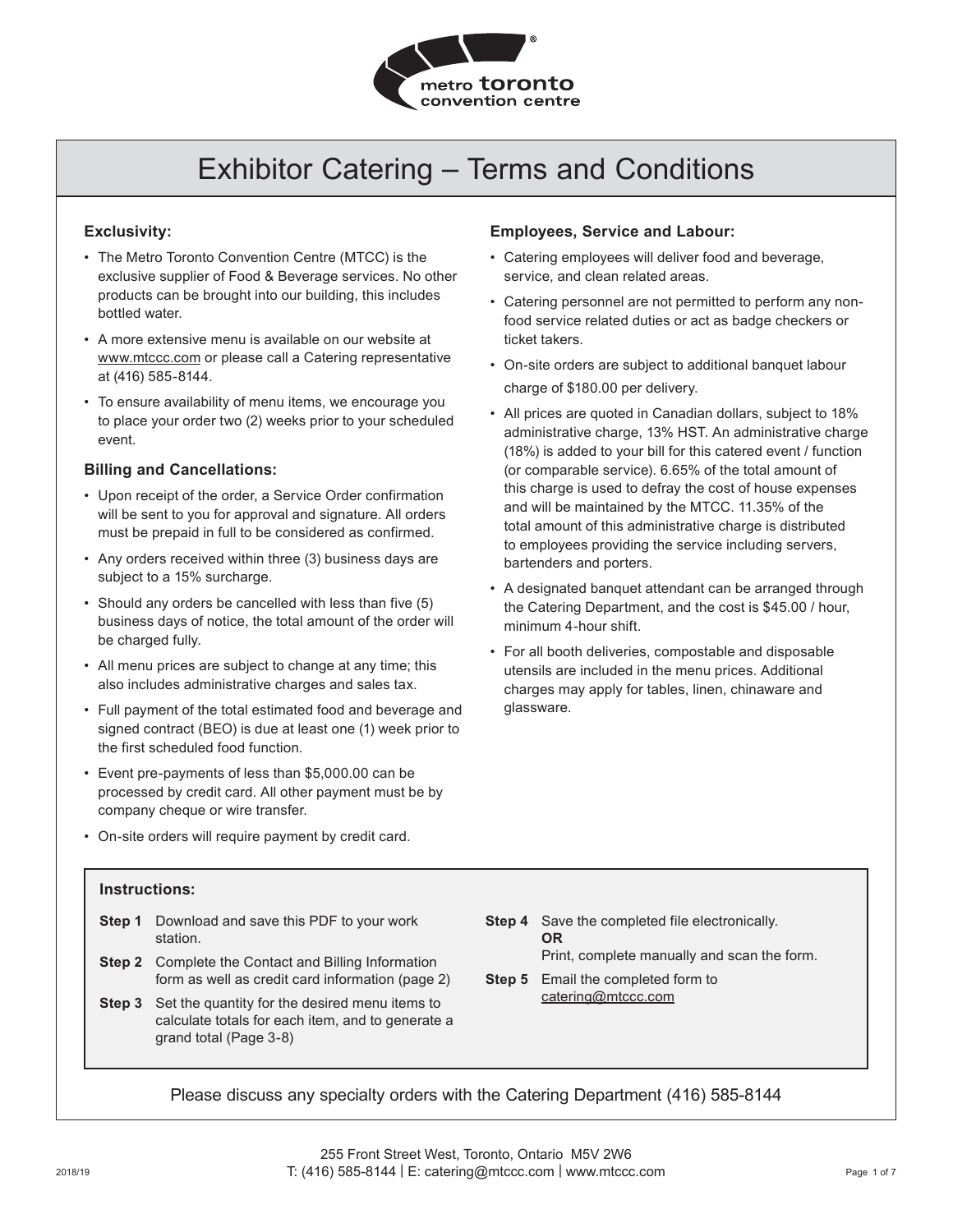

### Exhibitor Catering – Contact and Billing Information

| Show: The Green Living Show 2019                                                                                 |                                                                                                                     |                          |
|------------------------------------------------------------------------------------------------------------------|---------------------------------------------------------------------------------------------------------------------|--------------------------|
|                                                                                                                  | <u> 1989 - Johann John Stoff, deutscher Stoffen und der Stoffen und der Stoffen und der Stoffen und der Stoffen</u> |                          |
|                                                                                                                  |                                                                                                                     |                          |
|                                                                                                                  |                                                                                                                     |                          |
|                                                                                                                  |                                                                                                                     |                          |
|                                                                                                                  |                                                                                                                     |                          |
| BILLING INSTRUCTIONS: Cheque Credit Card* Wire Transfer<br>*Credit cards accepted only for orders under \$5,000. |                                                                                                                     |                          |
| VISA MASTERCARD AMERICAN EXPRESS                                                                                 |                                                                                                                     |                          |
|                                                                                                                  |                                                                                                                     |                          |
| CARD HOLDERS SIG.: ___________________________CARD HOLDER'S EMAIL: _________________________________             |                                                                                                                     |                          |
|                                                                                                                  |                                                                                                                     |                          |
| <b>Delivery Date:</b>                                                                                            | <b>Delivery Time:</b>                                                                                               | <b>Number of People:</b> |
|                                                                                                                  |                                                                                                                     |                          |
|                                                                                                                  |                                                                                                                     |                          |
|                                                                                                                  |                                                                                                                     |                          |
|                                                                                                                  |                                                                                                                     |                          |
|                                                                                                                  |                                                                                                                     |                          |
| Special Instructions:                                                                                            |                                                                                                                     |                          |
|                                                                                                                  |                                                                                                                     |                          |
|                                                                                                                  |                                                                                                                     |                          |
|                                                                                                                  |                                                                                                                     |                          |
|                                                                                                                  |                                                                                                                     |                          |
|                                                                                                                  |                                                                                                                     |                          |
|                                                                                                                  |                                                                                                                     |                          |
|                                                                                                                  |                                                                                                                     |                          |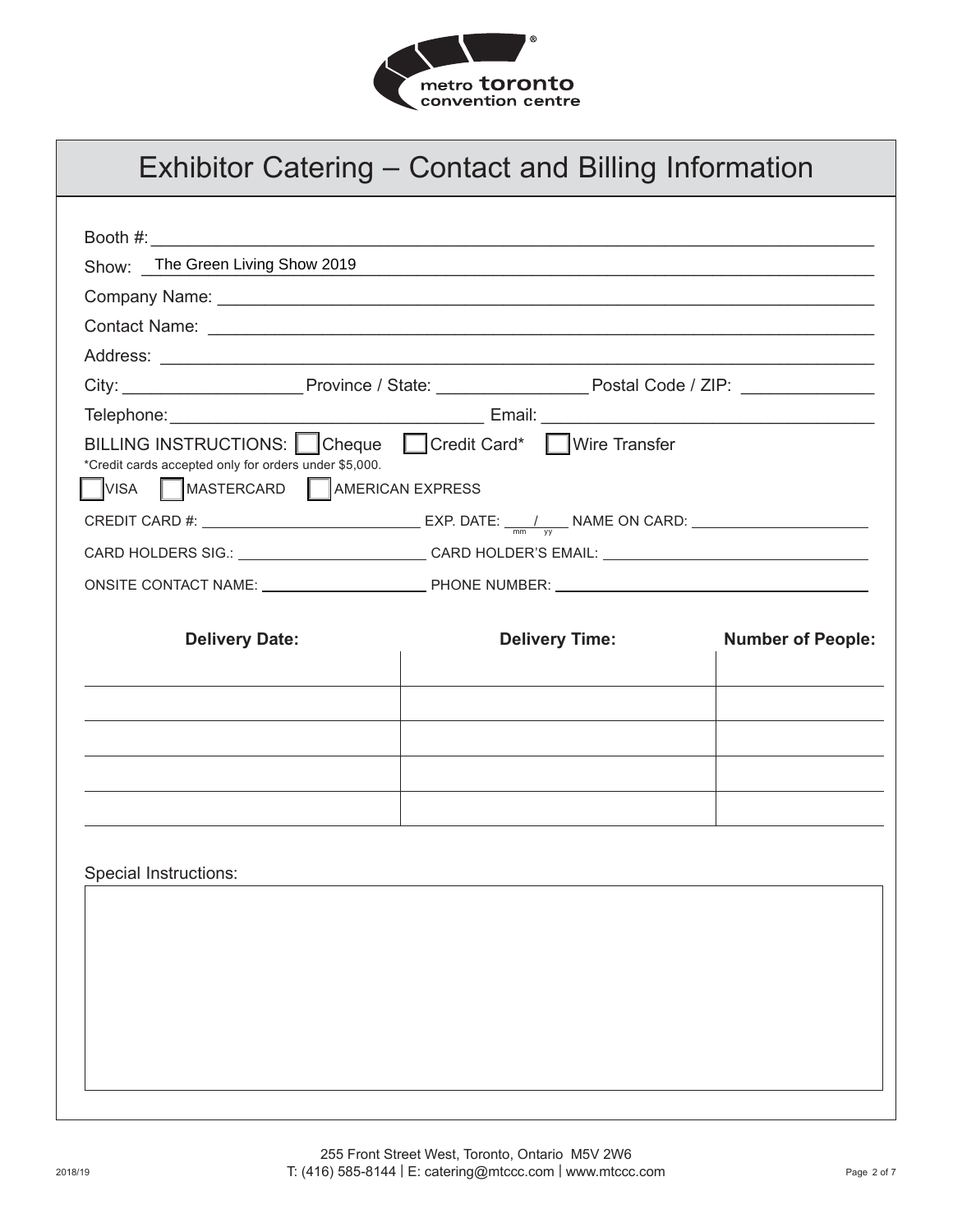

| <b>A-la-Carte Beverages</b>                                           | Quantity | Price   | Total  |
|-----------------------------------------------------------------------|----------|---------|--------|
| Coffee (gallon)                                                       |          | \$88.00 | \$0.00 |
| Tea (gallon)                                                          |          | \$88.00 | \$0.00 |
| Decaf coffee (gallon)                                                 |          | \$88.00 | \$0.00 |
| Brewed iced tea (gallon)                                              |          | \$60.00 | \$0.00 |
| Lemonade (gallon)                                                     |          | \$60.00 | \$0.00 |
| Assorted soft drinks                                                  |          | \$5.00  | \$0.00 |
| <b>Bottled water</b>                                                  |          | \$4.50  | \$0.00 |
| Sparkling water                                                       |          | \$5.00  | \$0.00 |
| <b>Bottled</b> juices                                                 |          | \$4.75  | \$0.00 |
| Infused water station (2 gallon)<br>orange-lemon-lime / cucumber-mint |          | \$44.00 | \$0.00 |

| <b>Specialty Coffee Service</b>                                                         | Quantity | Price      | Total   |
|-----------------------------------------------------------------------------------------|----------|------------|---------|
| Nespresso machine 1-day show* (200 servings per day)                                    |          | \$900.00   | $$0.00$ |
| Additional Nespresso Pods (Case of 50)                                                  |          | \$225.00   | \$0.00  |
| Professional Cappuccino Machine with Barista*<br>(Max. 500 cups per day, 8 hours max)** |          | \$3,400.00 | \$0.00  |

\***NOTE:** power & labour not included in the above pricing.

\*\*Must supply: floorplan of booth indication location for set up, countertop or table, set up 1 hour prior to the scheduled start time.

| From the Bakery / Pantry                                                                                                                                 | Quantity | Price   | Total  |
|----------------------------------------------------------------------------------------------------------------------------------------------------------|----------|---------|--------|
| Breakfast loaf ("quanitity"). Select one (1) of the following flavours:<br>- Bergamot lavender, pineapple coconut passionfruit, double chocolate<br>chip |          | \$39.00 | \$0.00 |
| Scones (dozen). Select one (1) of the following flavours:<br>- Citrus ginger, chai pear, coconut vanilla                                                 |          | \$49.00 | \$0.00 |
| Baby loaves (dozen). Select one (1) of the following flavours:<br>- Cherry lime, vanilla custard or banana, dark chocolate ganache                       |          | \$56.00 | \$0.00 |
| Decadent chocolate brownies & blondies (dozen)                                                                                                           |          | \$45.00 | \$0.00 |
| Homestyle cookies (dozen)                                                                                                                                |          | \$43.00 | \$0.00 |
| Cupcakes with logo (dozen)                                                                                                                               |          | \$83.00 | \$0.00 |
| Cupcakes (dozen)                                                                                                                                         |          | \$59.00 | \$0.00 |
| Mini French pastries (dozen)                                                                                                                             |          | \$62.00 | \$0.00 |
| Mini Muffins (dozen). Select one (1) of the following flavours:<br>Banana pecan, cinnamon streusel, apple bran, chocolate espresso                       |          | \$44.00 | \$0.00 |
| Chewy homestyle powers bars (dozen)                                                                                                                      |          | \$37.00 | \$0.00 |
| Whole fruits                                                                                                                                             |          | \$4.00  | \$0.00 |
| Breakfast bundle (croissant / danish / juice / coffee & tea)<br>(minimum 10 people)                                                                      |          | \$19.00 | \$0.00 |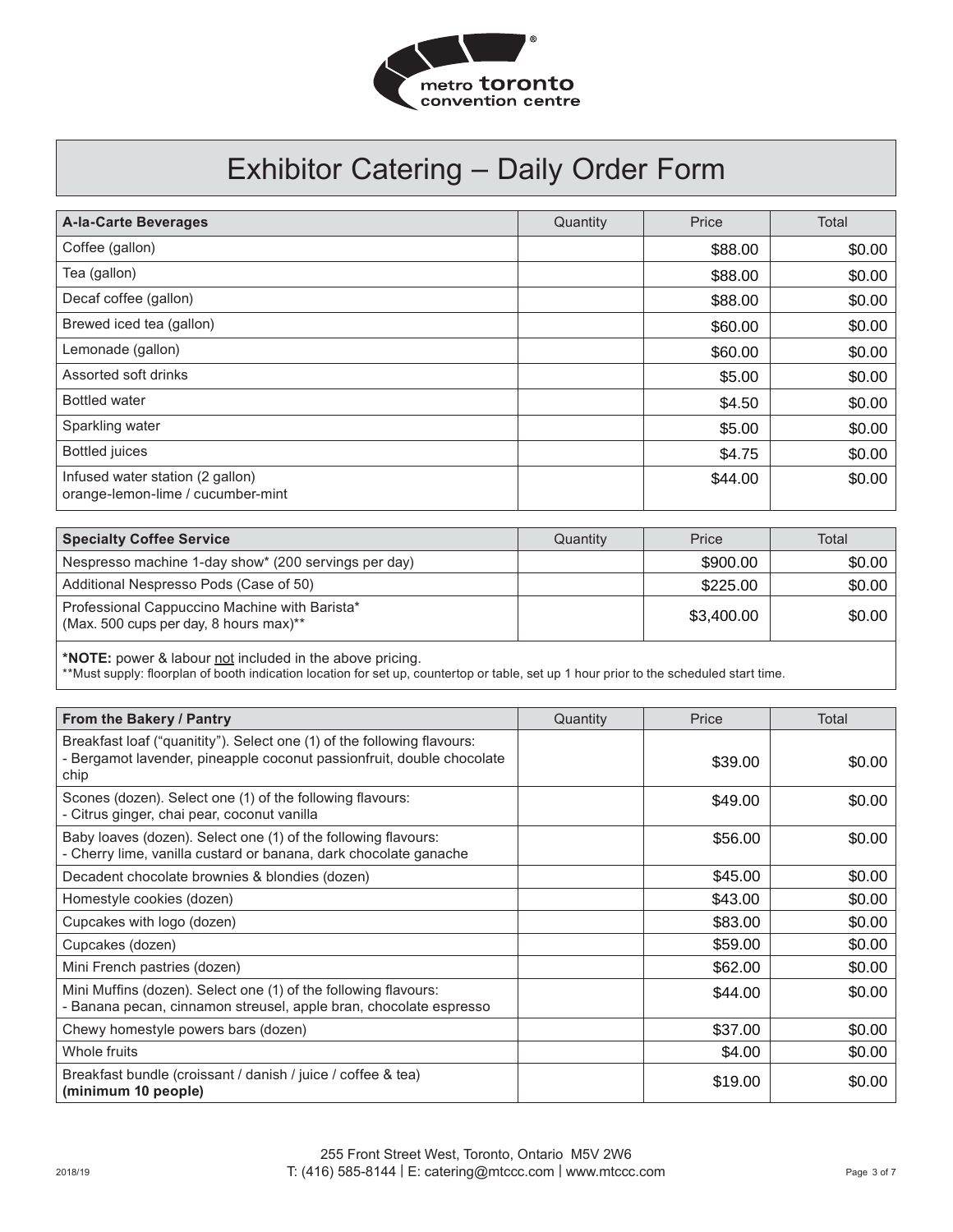

| <b>Pre-packaged Items</b>                         | Quantity | Price   | Total  |
|---------------------------------------------------|----------|---------|--------|
| Kettle chips & sour cream dip (per person)        |          | \$4.75  | \$0.00 |
| Retro ice creams (per dozen)                      |          | \$60.00 | \$0.00 |
| Gelato fresco fruit tubes (each)                  |          | \$4.75  | \$0.00 |
| Individual bag of popcorn (each)                  |          | \$4.75  | \$0.00 |
| Granola & cereal bars (each)                      |          | \$4.00  | \$0.00 |
| Individual bag of chips & pretzels (per dozen)    |          | \$45.00 | \$0.00 |
| Individual bag of dried fruits & nuts (per dozen) |          | \$57.00 | \$0.00 |
| Individual yogurt (per dozen)                     |          | \$57.00 | \$0.00 |

| Lunch                                                                                                                 | Quantity | Price   | Total  |
|-----------------------------------------------------------------------------------------------------------------------|----------|---------|--------|
| Assorted Sandwiches* (Max. 3 sandwich types)                                                                          |          | \$17.75 | \$0.00 |
| Working Lunch Option #1* (minimum order 30)<br>Soup, 1 salad selection, 3 sandwich selections, dessert, coffee & tea  |          | \$44.00 | \$0.00 |
| Working Lunch Option #2* (minimum order 30)<br>Soup, 2 salad selections, 3 sandwich selections, dessert, coffee & tea |          | \$46.00 | \$0.00 |
| Working Lunch Option #3* (minimum order 30)<br>Soup, 2 salad selections, 4 sandwich selections, dessert, coffee & tea |          | \$48.00 | \$0.00 |
| Boxed Lunch* (minimum order 30)<br>1 salad selection, 3 sandwich selections, dessert                                  |          | \$29.00 | \$0.00 |

**\***Visit **www.mtccc.com/food-beverage/lunch/** for details and specify your selections at the end of this form.

| <b>Water Service</b>                                                                                                                                                                        | Quantity | Price    | Total  |
|---------------------------------------------------------------------------------------------------------------------------------------------------------------------------------------------|----------|----------|--------|
| Rental price for water dispenser is per event based on a three day show and begins on the first day of delivery, not the first day of<br>usage. Client to provide power (110 volts, 15 amp) |          |          |        |
| Water dispenser                                                                                                                                                                             |          | \$85.00  | \$0.00 |
| 18.5 litre water jug                                                                                                                                                                        |          | \$30.00  | \$0.00 |
|                                                                                                                                                                                             |          |          |        |
| Ice Delivery (conditions apply)                                                                                                                                                             | Quantity | Price    | Total  |
| Bus pan of ice (25 lbs)                                                                                                                                                                     |          | \$20.00  | \$0.00 |
|                                                                                                                                                                                             |          |          |        |
| <b>Platters</b>                                                                                                                                                                             | Quantity | Price    | Total  |
| Selection of Canadian cheeses (20 portions)                                                                                                                                                 |          | \$360.00 | \$0.00 |

| Selection of Canadian cheeses (20 portions)         | \$360.00 | \$0.00 |
|-----------------------------------------------------|----------|--------|
| Seasonal market vegetable platter (20 portions)     | \$180.00 | \$0.00 |
| Fresh fruit platter (per person, minimum 20 orders) | \$11.75  | \$0.00 |
| Antipasto platter (20 portions)                     | \$240.00 | \$0.00 |
| Rustic bread display (20 portions)                  | \$95.00  | \$0.00 |
| Charcuterie platter (20 portions)                   | \$395.00 | \$0.00 |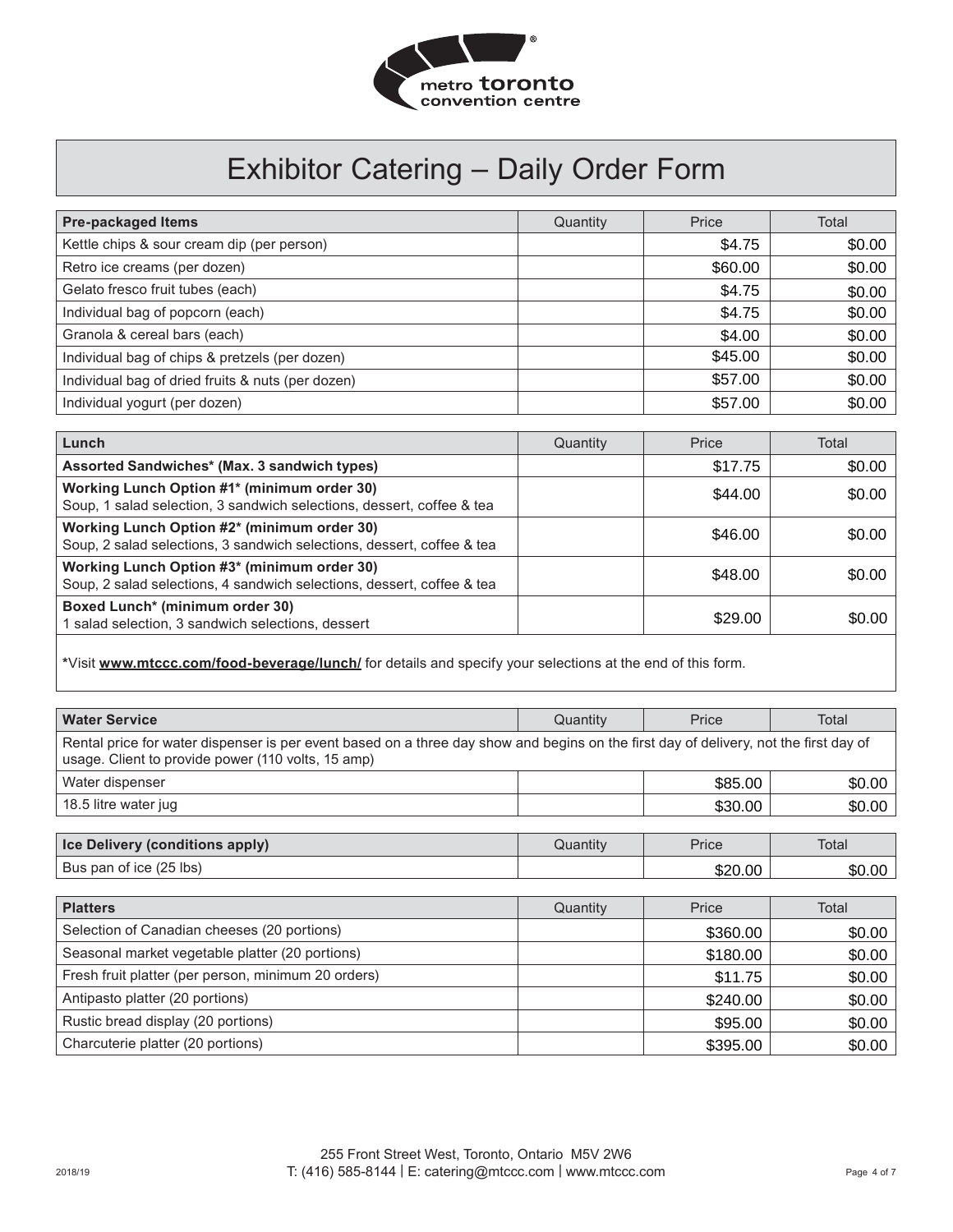

| Cold Reception Items (minimum 3 dozen per item)                                                                                                                                                                                                         | Quantity | Price   | Total  |
|---------------------------------------------------------------------------------------------------------------------------------------------------------------------------------------------------------------------------------------------------------|----------|---------|--------|
| Local blue cheese, roasted apple & onion confit, toasted focaccia (dozen)                                                                                                                                                                               |          | \$60.00 | \$0.00 |
| Marinated mushroom salad, charred vegetables, goat cheese, toasted<br>brioche (dozen)                                                                                                                                                                   |          | \$60.00 | \$0.00 |
| Asian soft spring roll selection & futomaki (dozen)                                                                                                                                                                                                     |          | \$60.00 | \$0.00 |
| Seafood salad, lemon thyme scone, tarragon mayo (dozen)                                                                                                                                                                                                 |          | \$60.00 | \$0.00 |
| Grilled asparagus, prosciutto, tomato, Parmesan, Caesar crostini (dozen)                                                                                                                                                                                |          | \$60.00 | \$0.00 |
| Mini open face Atlantic smoked salmon potato rösti, Boursin cheese (dozen)                                                                                                                                                                              |          | \$60.00 | \$0.00 |
| Beef carpaccio, Parmesan feather, caramelized onion & truffle paste<br>on crostini (dozen)                                                                                                                                                              |          | \$60.00 | \$0.00 |
| Mini capresse tomato salads, fior di latte, basil dressing (dozen)                                                                                                                                                                                      |          | \$60.00 | \$0.00 |
| Shrimp Caesar, spicy clamato mayo, celery salt (dozen)                                                                                                                                                                                                  |          | \$60.00 | \$0.00 |
| Fresh figs, prosciutto cracklings, chocolate dipped walnuts,<br>mascarpone cheese and honey drizzle (dozen)                                                                                                                                             |          | \$60.00 | \$0.00 |
| Mini charcuterie skewer, cured salami, olive, charred vegetables, baby<br>mozzarella, gremolata (dozen)                                                                                                                                                 |          | \$60.00 | \$0.00 |
| Hot Reception Items (minimum 3 dozen per item)                                                                                                                                                                                                          | Quantity | Price   | Total  |
| Roasted mushroom, vine tomato & pepper confit, prosciutto, fresco<br>cheese, Italian flatbread (dozen)                                                                                                                                                  |          | \$62.00 | \$0.00 |
| Braised short rib, leeks & smoked Gouda micro Yorkie, pepper scallion<br>salsa (dozen)                                                                                                                                                                  |          | \$62.00 | \$0.00 |
| Mediterranean vegetable phyllo tarts, roasted vegetables, goat cheese,<br>spinach (dozen)                                                                                                                                                               |          | \$62.00 | \$0.00 |
| Indian beef kebabs, curry mayo dip (dozen)                                                                                                                                                                                                              |          | \$62.00 | \$0.00 |
| Roasted chicken gyros, red onions, preserved tomato, roasted garlic<br>hummus, mini flatbrad wrap (dozen)                                                                                                                                               |          | \$62.00 | \$0.00 |
| Mini Hogtown peameal slider, red pepper salsa, Jack cheese, herb<br>mayo (dozen)                                                                                                                                                                        |          | \$62.00 | \$0.00 |
| Vegetarian spring rolls, Thai chili sauce (dozen)                                                                                                                                                                                                       |          | \$62.00 | \$0.00 |
| Vegetable samosas, tamarind chutney (dozen)                                                                                                                                                                                                             |          | \$62.00 | \$0.00 |
| Local smoked duck skewer, five spice orange maple glaze (dozen)                                                                                                                                                                                         |          | \$62.00 | \$0.00 |
| Choice of gourmet slider on mini soft brioche bun (dozen):<br>» Buttermilk fried chicken bite with Creole mayo<br>» Tempura pickerel, tarragon tartar sauce, white cheddar<br>» Spiced maple bacon cheeseburger, caramelized onios, grain mustard aioli |          | \$62.00 | \$0.00 |
| Choice of dim sum with sauces (dozen):<br>» Shrimp har gow<br>» Shumai<br>» Vegetarian Pot stickers                                                                                                                                                     |          | \$62.00 | \$0.00 |
| Asian chicken ball pops, roasted sweet & sour plum sauce (dozen)                                                                                                                                                                                        |          | \$62.00 | \$0.00 |
| Vegan tempeh 'fish taco', spicy slaw, pickeled jalapeños, sesame<br>vegan mayo (dozen)                                                                                                                                                                  |          | \$62.00 | \$0.00 |
| Spicy crab cake panko herb crust, smoke tomato aioli (dozen)                                                                                                                                                                                            |          | \$62.00 | \$0.00 |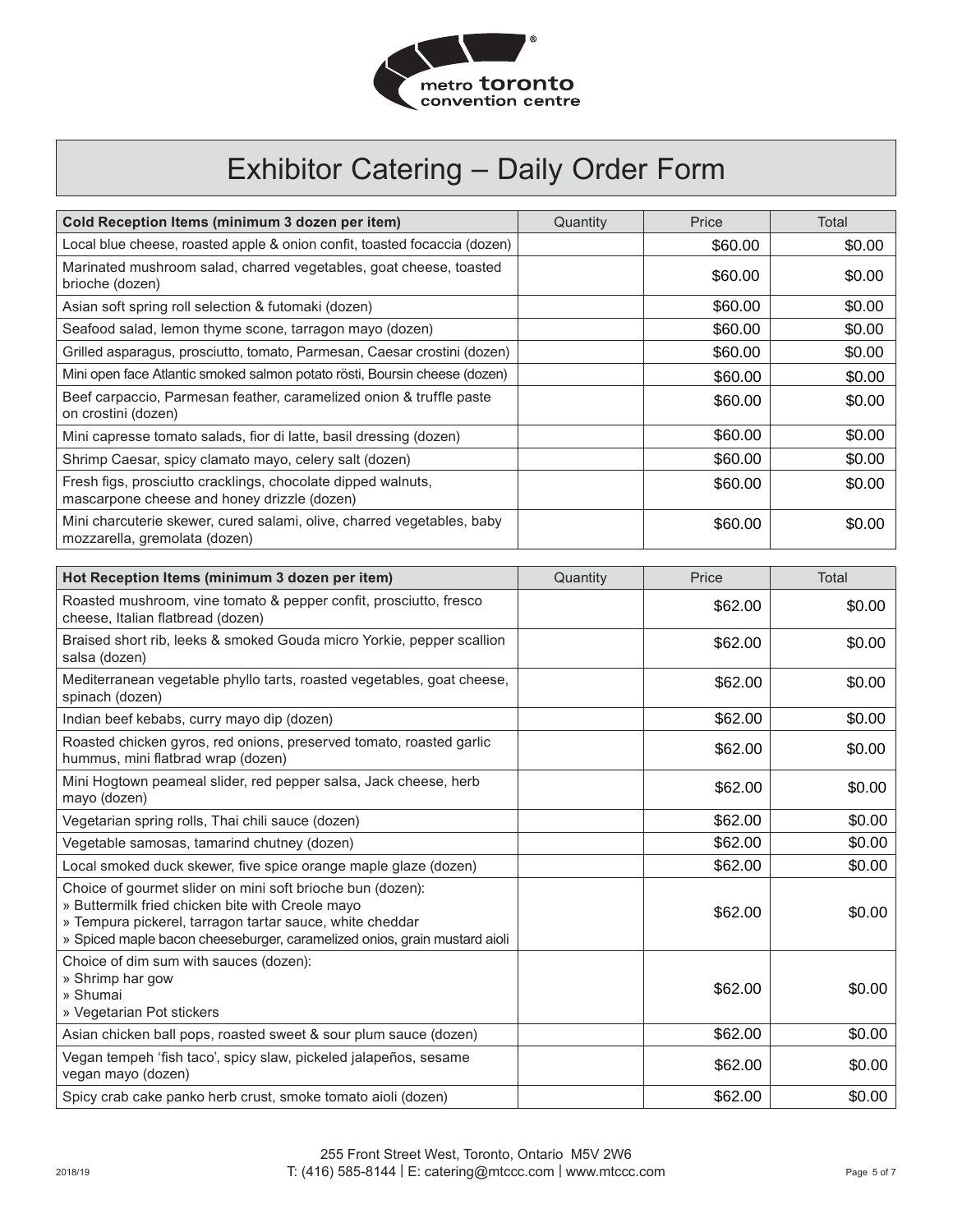

| <b>Stations</b>                                                                                                                                                                                                                                                                                                  | Quantity | Price      | Total  |
|------------------------------------------------------------------------------------------------------------------------------------------------------------------------------------------------------------------------------------------------------------------------------------------------------------------|----------|------------|--------|
| <b>Candy Station (serves 100ppl)</b>                                                                                                                                                                                                                                                                             |          |            |        |
| Assortment of sweets displayed in a clear bowls<br>Select five (5) of the following:<br>Licorice Nibs, M&M's, gummy bears, yogurt-covered raisins, Jolly<br>Ranchers, Jube Jubes, sour gummy worms, chocolate<br>(Includes displays bowls / jars, scoops and paper candy bags)<br>3x2 feet counterspace required |          | \$750.00   | \$0.00 |
| <b>Trail Mix Station (serves 100ppl)</b>                                                                                                                                                                                                                                                                         |          | \$800.00   | \$0.00 |
| Selection of nuts and savoury snacks<br>Includes: assorted nuts, pretzel sticks, dried cranberries, yogurt chips,<br>raisins, dark chocolate & banana chips<br>(Includes displays bowls / jars, scoops and bamboo cones)<br>3x2 feet counterspace required                                                       |          |            |        |
| <b>Chocolate Break (serves 100ppl)</b>                                                                                                                                                                                                                                                                           |          | \$1,200.00 | \$0.00 |
| Triple chocolate macaron pop, hot chocolate tart, double chocolate<br>éclair, salame di cioccolato<br>4x2 feet counter space required                                                                                                                                                                            |          |            |        |
| <b>Gourmet Snack Bar (serves 100ppl)</b>                                                                                                                                                                                                                                                                         |          | \$900.00   | \$0.00 |
| Fresh kettle chips, salts & dips, Muskoka firewood honey bar nuts,<br>wasabi peas, pretzel rods<br>3x2 feet counter space required                                                                                                                                                                               |          |            |        |
| Retro Ice Cream / Novelty Bar Chest (dozen)                                                                                                                                                                                                                                                                      |          | \$57.00    | \$0.00 |
| Ice Cream Chest included<br>4x3 feet counter space required                                                                                                                                                                                                                                                      |          |            |        |
| Nacho Bar with Tex-Mex (serves 100ppl)                                                                                                                                                                                                                                                                           |          | \$900.00   | \$0.00 |
| Condiments and dips<br>4x3 feet counter space required                                                                                                                                                                                                                                                           |          |            |        |
| Housemade Cotton Candy Station (per person / minimum 100ppl)                                                                                                                                                                                                                                                     |          | \$7.75     | \$0.00 |
| Candy floss, cones, plastic holders, Chef attendant included<br>8x4 feet counter space required                                                                                                                                                                                                                  |          |            |        |
| <b>Housemade Gourmet Popcorn Station</b><br>(per person / minimum 100ppl)                                                                                                                                                                                                                                        |          | \$7.00     | \$0.00 |
| Flavours to include maple, ginger orange, vanilla caramel & a selection<br>of nuts & dried fruits, presented in clear bowls.<br>Chef attendant available at \$55.00 per hour (minimum 4 hours)<br>8x4 feet counter space required                                                                                |          |            |        |
| <b>Carnival Popcorn Cart</b>                                                                                                                                                                                                                                                                                     |          |            |        |
| Machine rental (1 day show)*                                                                                                                                                                                                                                                                                     |          | \$300.00   | \$0.00 |
| Machine rental (2 day show)*                                                                                                                                                                                                                                                                                     |          | \$425.00   | \$0.00 |
| Machine rental (3 day show)*                                                                                                                                                                                                                                                                                     |          | \$650.00   | \$0.00 |
| Popcorn kernels (up to 100 bags x 20 g servings)                                                                                                                                                                                                                                                                 |          | \$225.00   | \$0.00 |
| Popcorn kernels (up to 250 bags x 20 g servings)                                                                                                                                                                                                                                                                 |          | \$495.00   | \$0.00 |
| Popcorn kernels (up to 500 bags x 20 g servings)                                                                                                                                                                                                                                                                 |          | \$950.00   | \$0.00 |